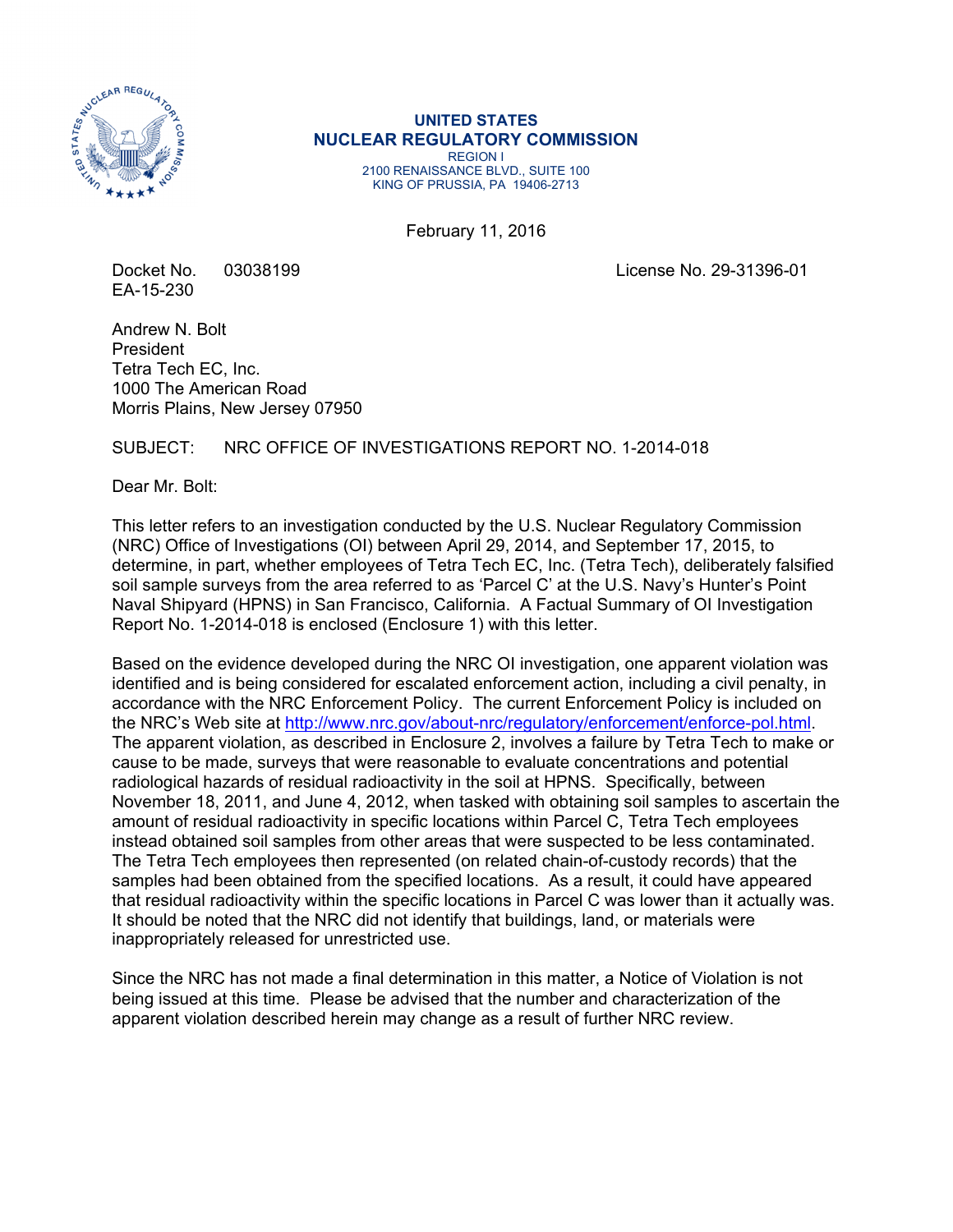A. Bolt -2-

We believe we have sufficient information to make an enforcement decision regarding the apparent violation. Therefore, you may accept the violation as characterized in this letter and notify us of that decision within 10 days. Alternatively, before the NRC makes its final enforcement decision, you may choose to provide your perspective on this matter, including the significance, cause, and corrective actions, as well as any other information that you believe the NRC should take into consideration by: (1) requesting a pre-decisional enforcement conference (PEC) to meet with the NRC and provide your views in person; (2) requesting Alternative Dispute Resolution (ADR); or (3) responding to the apparent violation in writing.

If you choose to request a PEC, the meeting should be held in our office in King of Prussia, PA, within 30 days of the date of this letter. The conference will include an opportunity for you to provide your perspective on these matters and any other information that you believe will assist the NRC in making an enforcement decision.

In lieu of a PEC, you may also request ADR with the NRC in an attempt to resolve this issue. ADR is a general term encompassing various techniques for resolving conflicts using a neutral third party. The technique that the NRC has decided to employ is mediation; a voluntary, informal process in which a trained neutral mediator works with parties to help them reach resolution. If the parties agree to use ADR, they select a mutually agreeable neutral mediator who has no stake in the outcome and no power to make decisions. Mediation gives parties an opportunity to discuss issues, clear up misunderstandings, be creative, find areas of agreement, and reach a final resolution of the issues. Additional information concerning the NRC ADR program can be obtained at http://www.nrc.gov/about-nrc/regulatory/enforcement/adr.html. The Institute on Conflict Resolution (ICR) at Cornell University has agreed to facilitate the NRC program as a neutral third party. Please contact ICR at 877-733-9415 within 10 days of the date of this letter if you are interested in pursuing resolution of this issue through ADR. The ADR mediation session should be held in our office in King of Prussia within 45 days of the date of this letter.

Either the PEC or the ADR would be closed to public observation because the NRC's preliminary findings are based on an NRC OI report that has not been publicly disclosed. However, the time and date of the PEC or ADR will be publicly announced.

If you choose to provide a written response, it should be sent to the NRC within 30 days of the date of this letter. Your response may reference or include previously docketed correspondence, if the correspondence adequately addresses the required response. You should clearly mark the response as a "Response to Apparent Violations in NRC Investigation No. 1-2014-018; EA-15-230," and send it to the U.S. Nuclear Regulatory Commission, ATTN: Document Control Desk, Washington, DC 20555-0001 with a copy to the Regional Administrator, Region I, 2100 Renaissance Boulevard, King of Prussia, PA 19406.

Please contact Raymond Powell, Chief, Decommissioning and Technical Support Branch, at 610-337-6967 within **10** days of the date of this letter to notify the NRC which of the above options you choose.

Current NRC regulations and guidance are included on the NRC's website at www.nrc.gov; select **Nuclear Materials; Med, Ind, & Academic Uses;** then **Regulations, Guidance and Communications.** The current Enforcement Policy is included on the NRC's website at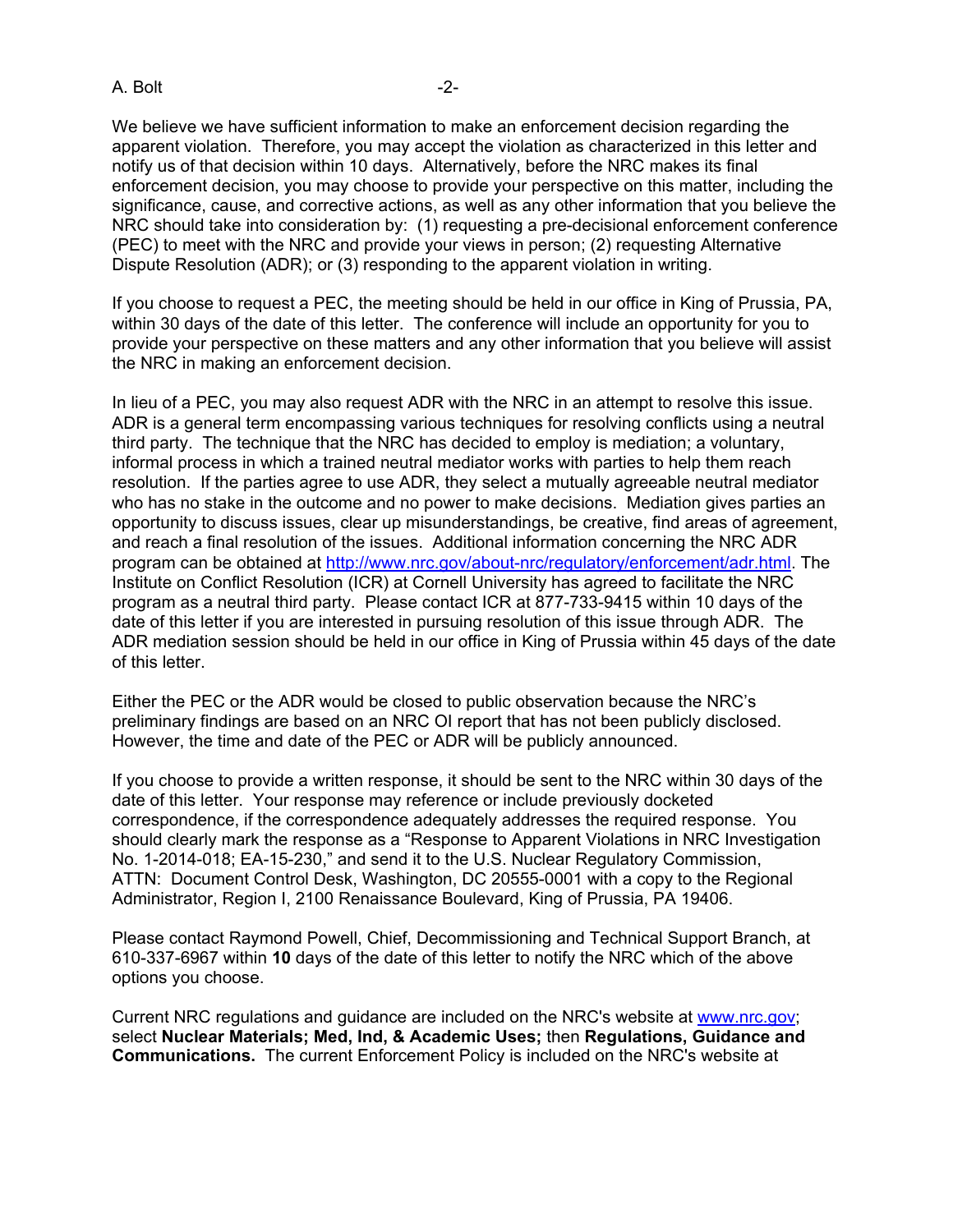A. Bolt -3-

www.nrc.gov; select **About NRC, Organizations & Functions; Office of Enforcement; Enforcement documents;** then **Enforcement Policy (Under 'Related Information').** You may also obtain these documents by contacting the Government Printing Office (GPO) toll-free at 1-866-512-1800. The GPO is open from 8:00 a.m. to 5:30 p.m. EST, Monday through Friday (except Federal holidays). To the extent possible, your response should not include any personal privacy, proprietary, or safeguards information so that it can be placed in the PDR without redaction.

In accordance with 10 CFR 2.390 of the NRC's "Rules of Practice," a copy of this letter and its enclosures will be made available electronically for public inspection in the NRC Public Document Room and from the NRC Agency-wide Documents Access and Management System (ADAMS), accessible from the NRC web site at http://www.nrc.gov/reading-materialrm/adams.html.

If you have any questions related to this matter, please contact Mr. Powell of my staff at 610-337-6967.

Sincerely,

/RA/

James M. Trapp, Director Division of Nuclear Materials Safety

Enclosures:

- 1. Factual Summary of OI Investigation Report No. 1-2014-018
- 2. Apparent Violation Being Considered for Escalated Enforcement

cc w/enclosures: Steven R. Adams, CHP, Radiation Safety Officer State of California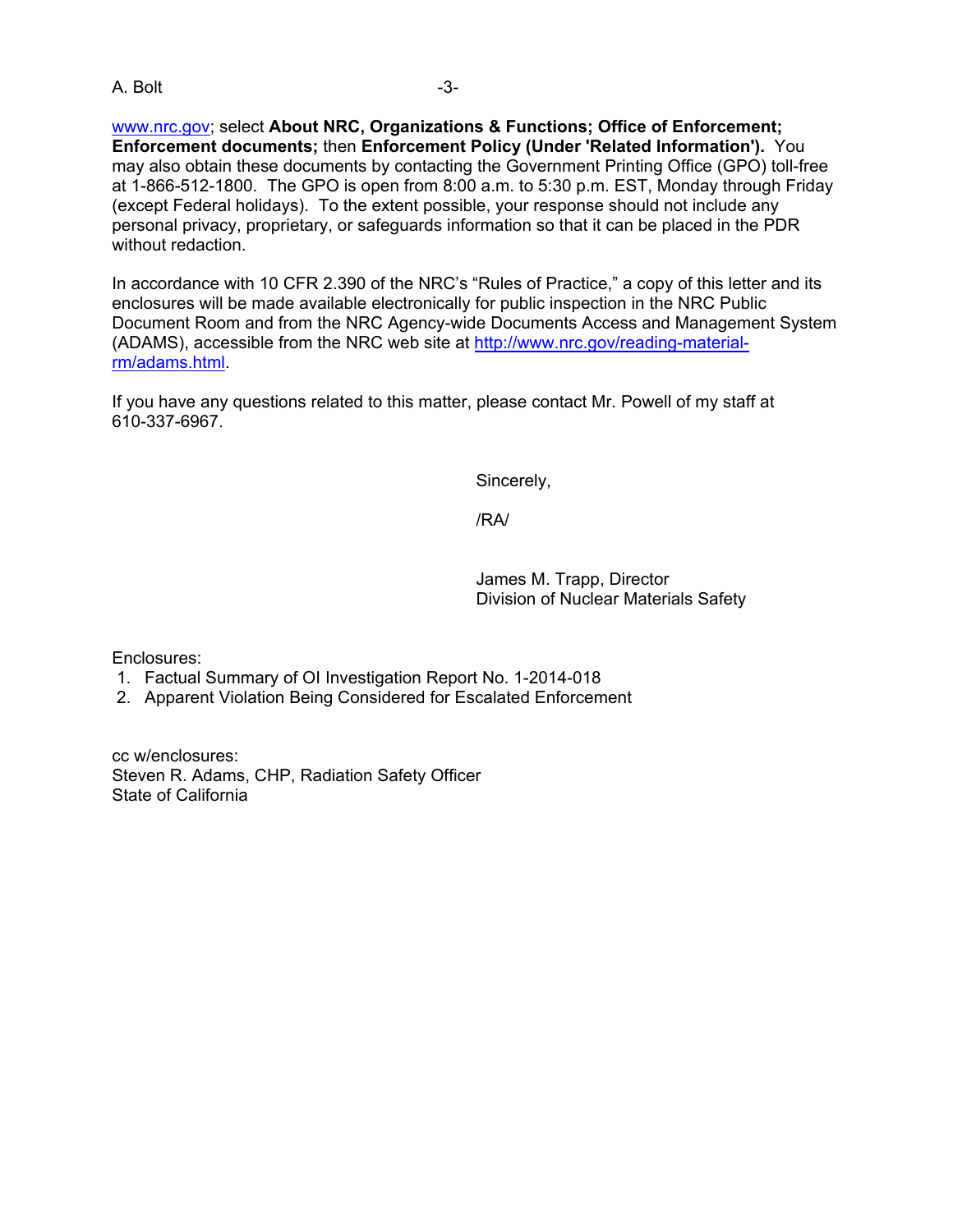A. Bolt -3-

www.nrc.gov; select **About NRC, Organizations & Functions; Office of Enforcement; Enforcement documents;** then **Enforcement Policy (Under 'Related Information').** You may also obtain these documents by contacting the Government Printing Office (GPO) toll-free at 1-866-512-1800. The GPO is open from 8:00 a.m. to 5:30 p.m. EST, Monday through Friday (except Federal holidays). To the extent possible, your response should not include any personal privacy, proprietary, or safeguards information so that it can be placed in the PDR without redaction.

In accordance with 10 CFR 2.390 of the NRC's "Rules of Practice," a copy of this letter and its enclosures will be made available electronically for public inspection in the NRC Public Document Room and from the NRC Agency-wide Documents Access and Management System (ADAMS), accessible from the NRC web site at http://www.nrc.gov/reading-materialrm/adams.html.

If you have any questions related to this matter, please contact Mr. Powell of my staff at 610-337-6967.

Sincerely,

/RA/ James M. Trapp, Director Division of Nuclear Materials Safety

Enclosures:

- 1. Factual Summary of OI Investigation Report No. 1-2014-018
- 2. Apparent Violation Being Considered for Escalated Enforcement

cc w/enclosures: Steven R. Adams, CHP, Radiation Safety Officer State of California

#### **ML16042A074**

**Distribution: see next page DOCUMENT NAME:** S:\Enf-allg\Enforcement\Proposed-Actions\Choice Letters\Tetra Tech Choice Letter EA-15-230 rev.doc.docx

| <b>SUNSI Review/CJC</b> |                                     | X<br>Non-Sensitive<br>□<br>Sensitive |                |                 | <b>Publicly Available</b><br>х<br>Non-Publicly Available |                |
|-------------------------|-------------------------------------|--------------------------------------|----------------|-----------------|----------------------------------------------------------|----------------|
| <b>OFFICE</b>           | RI/ ORA                             | RI/DNMS                              | RI/ORA         | RI/ ORA         | <b>RI/DNMS</b>                                           | <b>OE</b>      |
| <b>NAME</b>             | S Galbreath/<br><b>BBickett for</b> | R Powell/ RJP*                       | B Klukan/ BMK* | B Bickett/ BAB* | D Collins/ DSC*                                          | L Sreenivas/LS |
| <b>DATE</b>             | 12/22/2015                          | 12/29/15                             | 12/29/15       | 12/30/15        | 12/30/15                                                 | 2/13/16        |
| <b>OFFICE</b>           | <b>NMSS</b>                         | <b>OGC</b>                           | RI/DNMS        |                 |                                                          |                |
| <b>NAME</b>             | N/A                                 | R Carpenter/RC                       | J Trapp/       |                 |                                                          |                |
| <b>DATE</b>             |                                     | 1/28/16                              | 2/10/16        |                 |                                                          |                |

\*See previous concurrence page \*\*Second review OFFICIAL RECORD COPY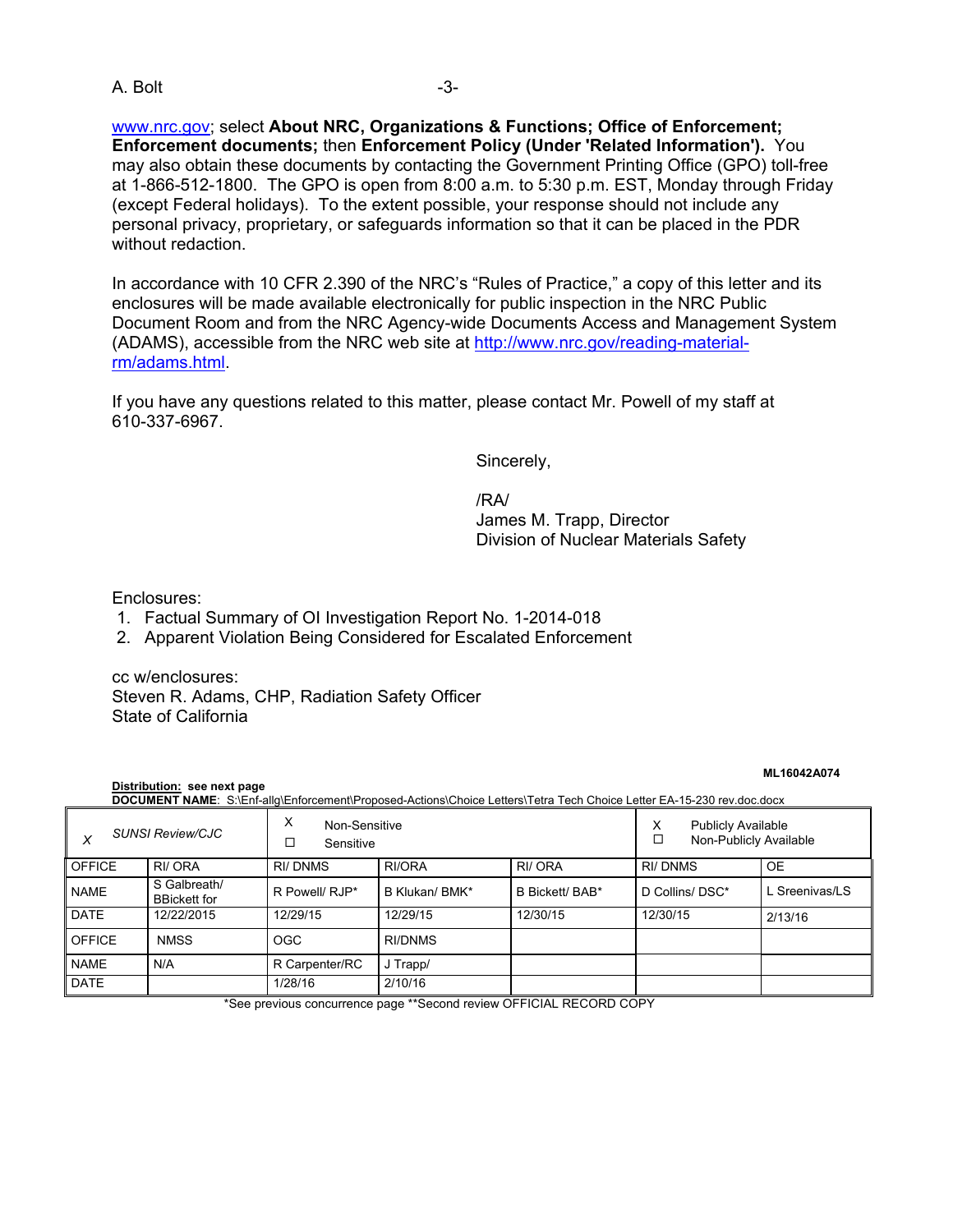Letter to A. Holt from J. Trapp dated February 11, 2016

DISTRIBUTION: ADAMS (PARS) P. Holahan, OE N. Hilton, OE L. Sreenivas, OE M. Burgess, NMSS R. Carpenter, OGC C. Hair, OGC J. Nick, DNMS R. Powell, DNMS O. Masnyk Bailey, DNMS D. Janda, SAO-RI / M. Ford, SAO-RI D. Screnci, PAO-RI / N. Sheehan, PAO-RI B. Klukan, Esq, ORA B. Bickett, ORA M. McLaughlin, ORA S. Galbreath, ORA D. Bearde, ORA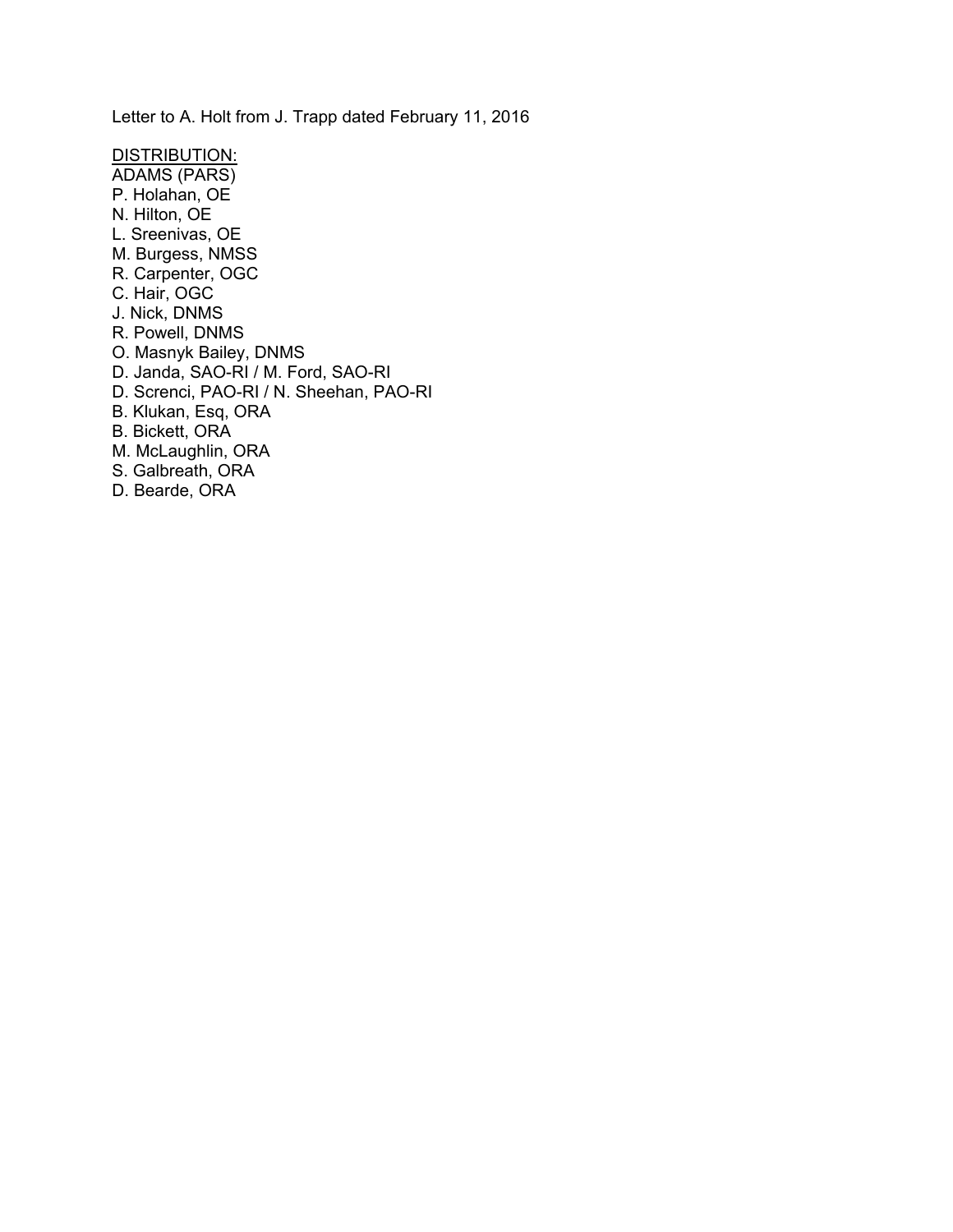## Factual Summary of NRC Office of Investigations Case No. 1-2014-018

On April 29, 2014, the U.S. Nuclear Regulatory Commission (NRC), Office of Investigations (OI), Region I field office initiated an investigation to determine whether employees of Tetra Tech EC, Inc. (Tetra Tech), deliberately falsified soil sample surveys of the Parcel C area of the U.S. Navy's Hunters Point Naval Shipyard (HPNS) in San Francisco, California. The investigation was completed on September 17, 2015, and was documented in the subject OI Report.

Tetra Tech is an international engineering and environmental consultant company which has an office in Morris Plains, New Jersey, and is licensed by the NRC, in part, for the receipt, storage, use, and/or possession of radioactive materials incident to the decontamination, decommissioning, and remediation of contaminated structures, material, groundwater, soils, and soil-like material. Tetra Tech was contracted by the Department of Navy to assist with the regulatory free-release and closure of radiologically-impacted buildings and sites at HPNS under the Navy's Base Realignment and Closure mandate. The activities included remediating areas of HPNS by removing and disposing of contaminated soil, and obtaining samples of the remaining soil from specified locations within the remediated areas. These samples were analyzed to determine the amount of radioactive material within the remaining soil to evaluate whether the sample locations were suitable for release.

The OI investigation revealed that a Radiation Control Technician (RCT) and a Radiation Task Supervisor (RTS) working for Tetra Tech at HPNS deliberately falsified soil sample surveys. Specifically, the RCT testified to the OI investigator, that he was tasked to obtain soil samples from specified areas within Parcel C that Tetra Tech engineers had physically marked and also identified on a map. However, the RCT stated that, when sufficiently low contamination levels were not obtained, the RTS would direct the RCT to move 5 to 10 feet in another direction and obtain a new sample from that location. Meanwhile, the new sample would be represented as having been obtained from the original, specified location. The RCT also testified that there were a number of occasions when he accompanied the RTS to obtain soil from an area known to be less contaminated, and reported the soil as having come from the location identified by the engineers.

The RTS, who was responsible for monitoring the work the technicians performed in the field, testified to OI that, on approximately 10 to 15 occasions, he deviated from where the engineers instructed the technicians to dig without following protocol. However, the RTS stated that this was done to avoid obstructions (e.g., utility lines, buildings) within the specified area. Although the RTS denied obtaining samples from unspecified locations in order to obtain lower contamination levels, he confirmed that he had signed two chain-of-custody forms for samples that the licensee determined had anomalously low levels for the specified location. OI concluded that the evidence supported that the samples were obtained from a location other than the one specified.

Based on the evidence gathered during the OI investigation, it appears that the RCT and RTS had deliberately falsified soil sample surveys of the HPNS Parcel C.